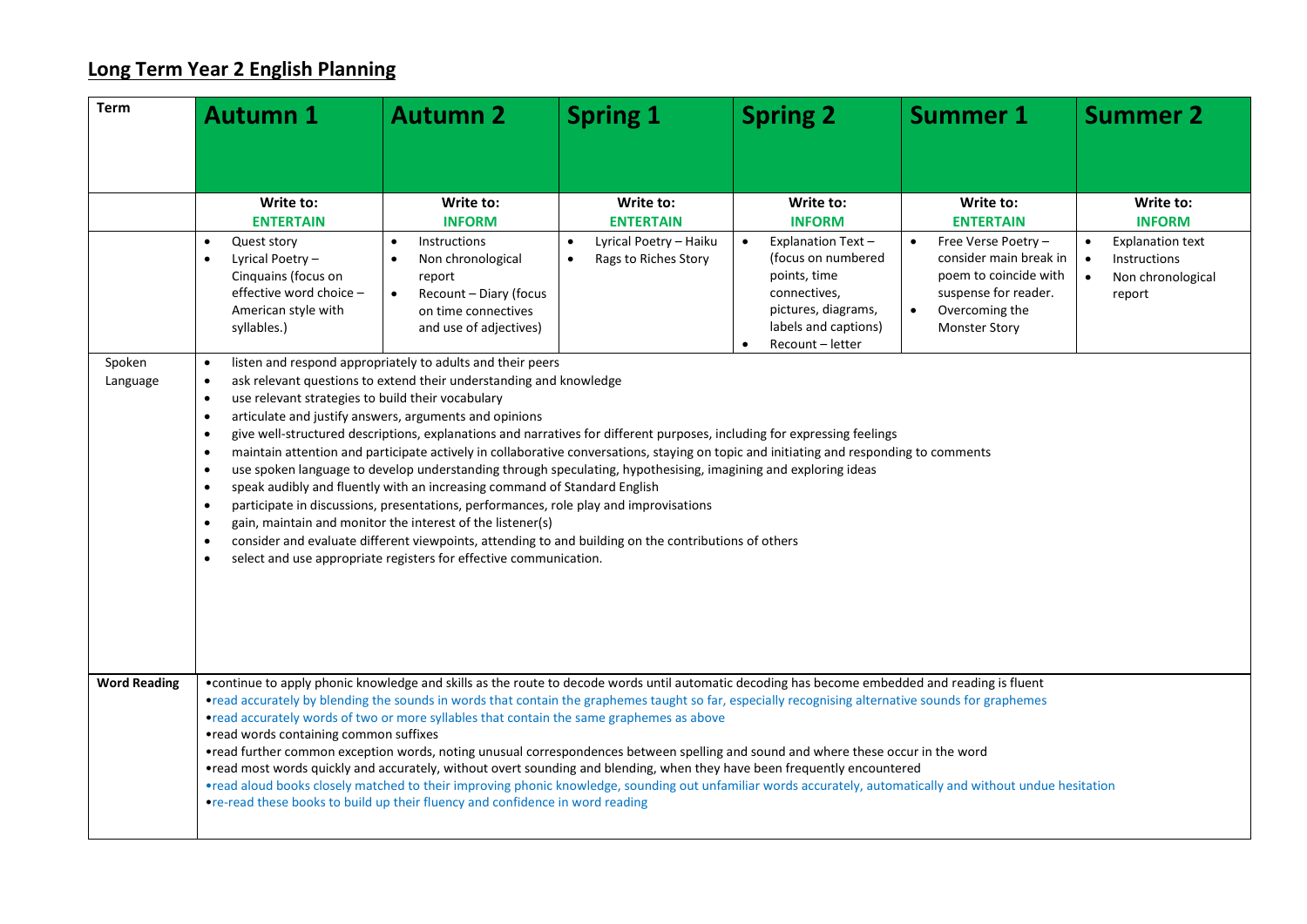| <b>Reading</b><br>Comprehension                                              | Develop pleasure in reading, motivation to read, vocabulary and understanding by:<br>·listening to, discussing and expressing views about a wide range of contemporary and classic poetry, stories and non-fiction at a level beyond that at which they can read<br>independently<br>•discussing the sequence of events in books and how items of information are related<br>• becoming increasingly familiar with and retelling a wider range of stories, fairy stories and traditional tales<br>• being introduced to non-fiction books that are structured in different ways<br>•recognising simple recurring literary language in stories and poetry<br>•discussing and clarifying the meanings of words, linking new meanings to known vocabulary<br>·discussing their favourite words and phrases<br>• continuing to build up a repertoire of poems learnt by heart, appreciating these and reciting some, with appropriate intonation to make the meaning clear<br>•understand both the books that they can already read accurately and fluently and those that they listen to by: •drawing on what they already know or on background information<br>and vocabulary provided by the teacher<br>• checking that the text makes sense to them as they read, and correcting inaccurate reading<br>• making inferences on the basis of what is being said and done<br>•answering and asking questions<br>• predicting what might happen on the basis of what has been read so far<br>•participate in discussion about books, poems and other works that are read to them and those that they can read for themselves, taking turns and listening to what others say<br>• explain and discuss their understanding of books, poems and other material, both those that they listen to and those that they read for themselves |                                                                                    |                                                                                          |                                                                                                                                                                                                                                         |                                                                                              |                                 |  |
|------------------------------------------------------------------------------|---------------------------------------------------------------------------------------------------------------------------------------------------------------------------------------------------------------------------------------------------------------------------------------------------------------------------------------------------------------------------------------------------------------------------------------------------------------------------------------------------------------------------------------------------------------------------------------------------------------------------------------------------------------------------------------------------------------------------------------------------------------------------------------------------------------------------------------------------------------------------------------------------------------------------------------------------------------------------------------------------------------------------------------------------------------------------------------------------------------------------------------------------------------------------------------------------------------------------------------------------------------------------------------------------------------------------------------------------------------------------------------------------------------------------------------------------------------------------------------------------------------------------------------------------------------------------------------------------------------------------------------------------------------------------------------------------------------------------------------------------------------------------------------------------------------------------------|------------------------------------------------------------------------------------|------------------------------------------------------------------------------------------|-----------------------------------------------------------------------------------------------------------------------------------------------------------------------------------------------------------------------------------------|----------------------------------------------------------------------------------------------|---------------------------------|--|
| Generic<br><b>Writing</b><br><b>Statements</b><br>(continuous<br>objectives) | Write for different purposes to develop positive attitudes and stamina in writing<br>$\bullet$<br>Consider what they are going to write before beginning by planning or saying out loud, writing down key words and ideas and then encapsulating what they want to say sentence<br>$\bullet$<br>by sentence<br>Make additions, revisions and corrections by re-reading/proof reading with other children and teachers, checking that it makes sense and that verbs to indicate time are used<br>$\bullet$<br>correctly<br>Make additions, revisions and corrections by re-reading/proof reading checking spelling, punctuation and grammar, adding/improving words independently<br>$\bullet$<br>Read aloud what they have written with appropriate intonation to make the meaning clear<br>$\bullet$<br>Use present and past tense correctly and consistently - using the progressive form of verbs in the past and present tense to mark actions in progress e.g. she is drumming<br>$\bullet$                                                                                                                                                                                                                                                                                                                                                                                                                                                                                                                                                                                                                                                                                                                                                                                                                                |                                                                                    |                                                                                          |                                                                                                                                                                                                                                         |                                                                                              |                                 |  |
| Composition<br><b>Work</b>                                                   | Write sentences that are<br>$\bullet$<br>linked thematically e.g.<br>about personal<br>experiences and those<br>that are real of fictional.                                                                                                                                                                                                                                                                                                                                                                                                                                                                                                                                                                                                                                                                                                                                                                                                                                                                                                                                                                                                                                                                                                                                                                                                                                                                                                                                                                                                                                                                                                                                                                                                                                                                                     | Write about real<br>$\bullet$<br>events, recording<br>these simply and<br>clearly. | Write poetry to<br>$\bullet$<br>develop positive<br>attitudes and stamina<br>in writing. | Write effectively and<br>coherently for<br>different purposes<br>drawing on their<br>reading to inform the<br>vocabulary and<br>grammar of his/her<br>writing.<br>Consider the impact<br>of diagrams, pictures,<br>labels and captions. | Developing suspense<br>$\bullet$<br>in free verse poetry.<br>Embedding earlier<br>objectives | Embedding earlier<br>objectives |  |

 $\blacksquare$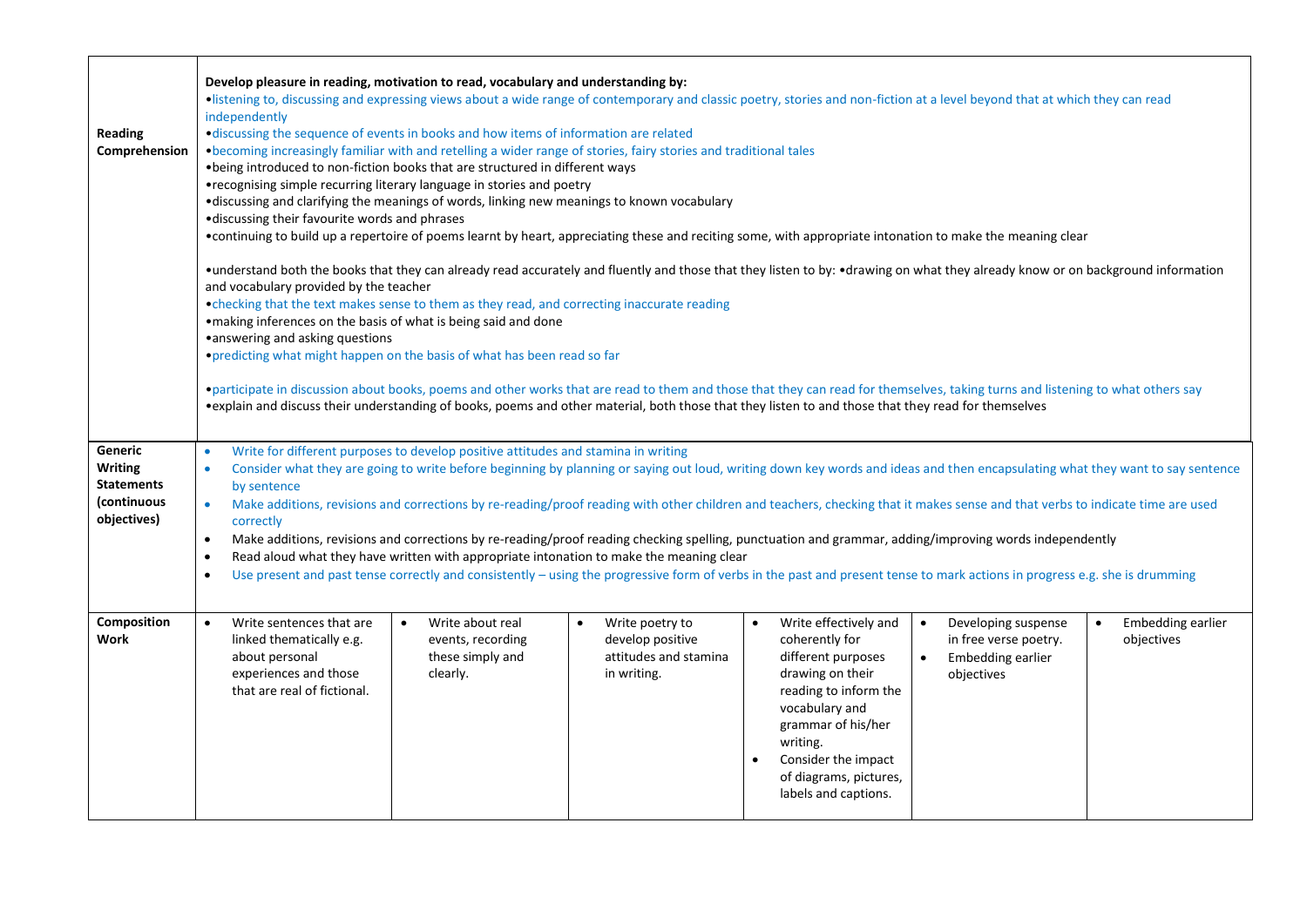| <b>Sentence Work</b>                                                                                                                                                                                 | Use capital letters and full<br>stops to demarcate most<br>sentences in their writing.<br>Use question marks<br>correctly when required.<br>Use expanded noun<br>$\bullet$<br>phases for description and<br>specification<br>Understand the structure<br>of a cinquain                                                                                                                                                                                                                                                                                                                                                                                                                                                                                                                                                  | Use co-ordination (or,<br>$\bullet$<br>and but) and some<br>subordination (when,<br>if, that, because) to<br>join clauses.<br>Use apostrophes to<br>$\bullet$<br>mark where letters are<br>missing in spelling. | Use commas to<br>$\bullet$<br>separate items in a<br>list.<br>Understand how the<br>$\bullet$<br>grammatical patterns<br>in a sentence indicate<br>its function as a<br>question (and use<br>correctly).<br>Understand the<br>$\bullet$<br>structure of a haiku | Embedding<br>earlier objectives<br>Adding labels and<br>$\bullet$<br>captions to support<br>explanation texts.         | Recognise and explore<br>potential structures of<br>free verse. | Using subordinating<br>conjunctions.                                           |
|------------------------------------------------------------------------------------------------------------------------------------------------------------------------------------------------------|-------------------------------------------------------------------------------------------------------------------------------------------------------------------------------------------------------------------------------------------------------------------------------------------------------------------------------------------------------------------------------------------------------------------------------------------------------------------------------------------------------------------------------------------------------------------------------------------------------------------------------------------------------------------------------------------------------------------------------------------------------------------------------------------------------------------------|-----------------------------------------------------------------------------------------------------------------------------------------------------------------------------------------------------------------|-----------------------------------------------------------------------------------------------------------------------------------------------------------------------------------------------------------------------------------------------------------------|------------------------------------------------------------------------------------------------------------------------|-----------------------------------------------------------------|--------------------------------------------------------------------------------|
| <b>Word Work</b><br>Write from<br>memory simple<br>sentences<br>dictated by the<br>teacher that<br>include words<br>using GPCs,<br>common<br>exception<br>words and<br>punctuation<br>taught so far. | Forms adjectives using<br>$\bullet$<br>suffixes such as ed.                                                                                                                                                                                                                                                                                                                                                                                                                                                                                                                                                                                                                                                                                                                                                             | Use homophones<br>correctly<br>Use contractions<br>$\bullet$<br>correctly                                                                                                                                       | Use suffixes er, est in<br>$\bullet$<br>adjectives and use ly<br>to turn adjectives into<br>adverbs<br>Use homophones<br>$\bullet$<br>correctly                                                                                                                 | Form nouns<br>using suffixes such as<br>- er, -est, -ly, -ing<br>Write compound<br>words e,g.<br>whiteboard correctly. | Embedding earlier<br>objectives                                 | Use suffixes -ment, -<br>ness, -full, -less<br>Embedding earlier<br>objectives |
| <b>Spelling</b>                                                                                                                                                                                      | Spell by segmenting spoken words into phonemes and representing these by graphemes, spelling many correctly and making plausible attempts.<br>Spell by learning new ways of spelling phonemes for which one or more spellings are already known and learn some words with each spelling including a few common<br>$\bullet$<br>homophones.<br>Spelling many common exception words.<br>$\bullet$<br>Spell by distinguishing between homophones and near homophones.<br>$\bullet$<br>Add suffixes to spell some longer words correctly including ment, ness, ful, less, ly<br>Apply spelling rules and guidance as listed in English Appendix 1 (NC)<br>$\bullet$<br>Write from memory simple sentences dictated by the teacher that include words using the GPCs, common exception words and punctuation taught so far. |                                                                                                                                                                                                                 |                                                                                                                                                                                                                                                                 |                                                                                                                        |                                                                 |                                                                                |